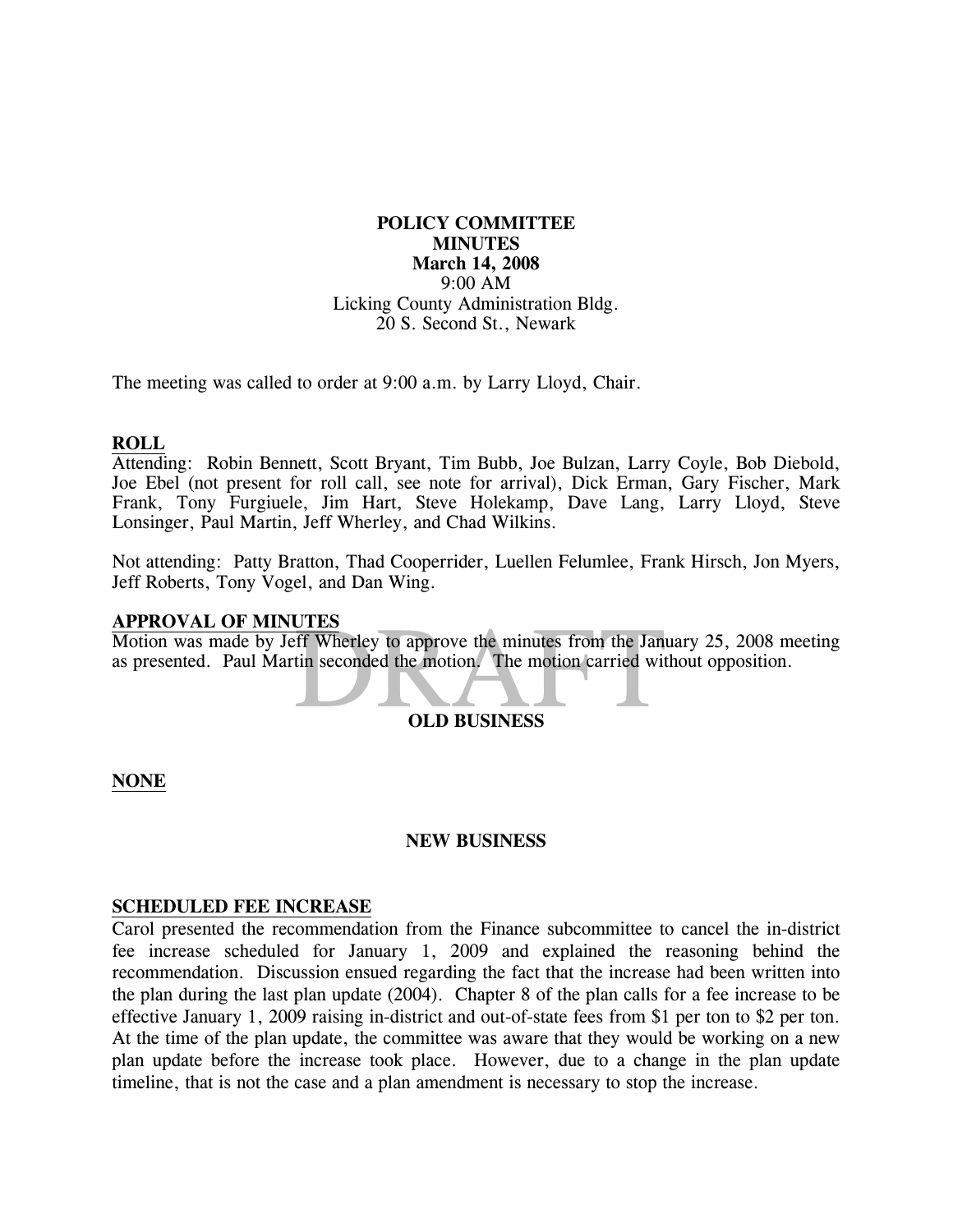### (**note:** Joe Ebel arrived 9:07)

y Fischer, Mark Frank, Tony Furgiuele, Steve Hyartin, Jeff Wherley, and Chad Wilkins. Those Number of Jim Hart. The motion carried 17-0 with one taining because he felt the County Commission Caul Martin pointed out that as The Finance subcommittee met on February  $29<sup>th</sup>$  and voted to recommend cancellation of the fee increase to the full committee. Tony Furgiuele made a motion to cancel the scheduled increase of in-district fees. Paul Martin seconded the motion. Additional discussion ensued regarding the fact that haulers would raise their rates to customers if the fees increased. It was asked if either of the other two tiers would be affected by this increase and Carol said that yes the out-of-state fees would also be raised. Steve Lonsinger then made a motion to amend the original motion to include cancellation of the increase for out-of-state fees also. Jeff Wherley seconded the amendment. Jim Hart stated he was concerned that changing the revenue which was projected in the plan would then appear to have the District in a deficit situation. However, he was advised that changes were beyond the current planning period. A roll vote was taken on the amendment to the motion. Those voting yes were: Robin Bennett, Scott Bryant, Tim Bubb, Joe Bulzan, Larry Coyle, Bob Diebold, Joe Ebel, Dick Erman, Gary Fischer, Mark Frank, Tony Furgiuele, Jim Hart, Steve Holekamp, Dave Lang, Steve Lonsinger, Paul Martin, Jeff Wherley, and Chad Wilkins. Those voting no were: none. Those abstaining were: none. The motion carried unanimously Jim Hart asked if this motion was to recommend the cancellation to the Board of Directors. Carol advised him that by ORC statute, it is the Policy Committee who sets the fees, so this is not a recommendation to the Board of Directors. A roll vote was then called on the motion as amended. Those voting yes were: Robin Bennett, Scott Bryant, Tim Bubb, Joe Bulzan, Larry Coyle, Bob Diebold, Joe Ebel, Dick Erman, Gary Fischer, Mark Frank, Tony Furgiuele, Steve Holekamp, Dave Lang, Steve Lonsinger, Paul Martin, Jeff Wherley, and Chad Wilkins. Those voting no were: none. Those abstaining were: Jim Hart. The motion carried 17-0 with one abstention. Jim Hart stated that he was abstaining because he felt the County Commissioners should have input regarding the fees. Paul Martin pointed out that as part of the ratification process the Commissioners from all four counties will be asked to vote for or against a resolution on the proposed cancellation of the increase.

Tony Furgiuele asked about including flexible language in the new plan update that would allow for the increase and decrease of fees as the Board determines is necessary. Carol stated that she had asked OEPA about this previously and it is not allowed. (Secretary's note: Carol followed-up with the OEPA and was again told that such language was not allowable.)

Secretary's note: The public hearings have been scheduled as follows: Fairfield County Courthouse, 9:30 am, Tuesday, April 22<sup>nd</sup>; Coshocton County Commissioner's Office, 9:00 am, Wednesday, April 23<sup>rd</sup>; Licking County Commissioner's Office, 2:00 pm, Thursday, April 24<sup>th</sup>; and Perry County Commissioner's Office, 1:45 pm, Friday, April  $25<sup>th</sup>$ .

### **PUBLIC COMMENT** None

## **NEXT MEETING**